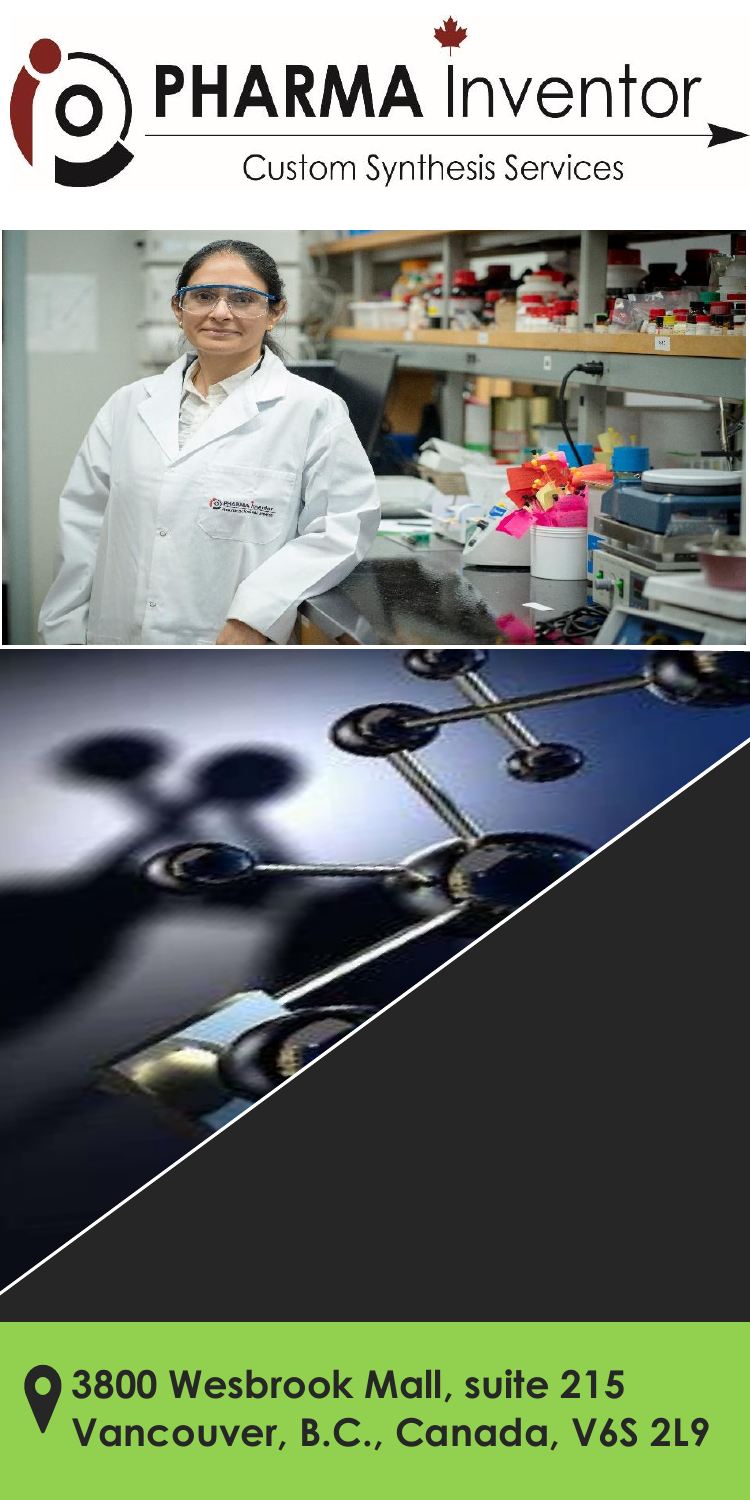# **ABOUT US**

ULTRAS<br>500



**PHARMA Inventor Inc.** is a Canadian Chemistry Contract Research & Development Services company established by experienced industrial chemists. Our mission is to provide inventive, reliable & high-quality chemistry solutions to our clients' discovery research programs. We are recognized by Life Science BC for our expertise in Medicinal Chemistry projects, Custom Synthesis and Process development.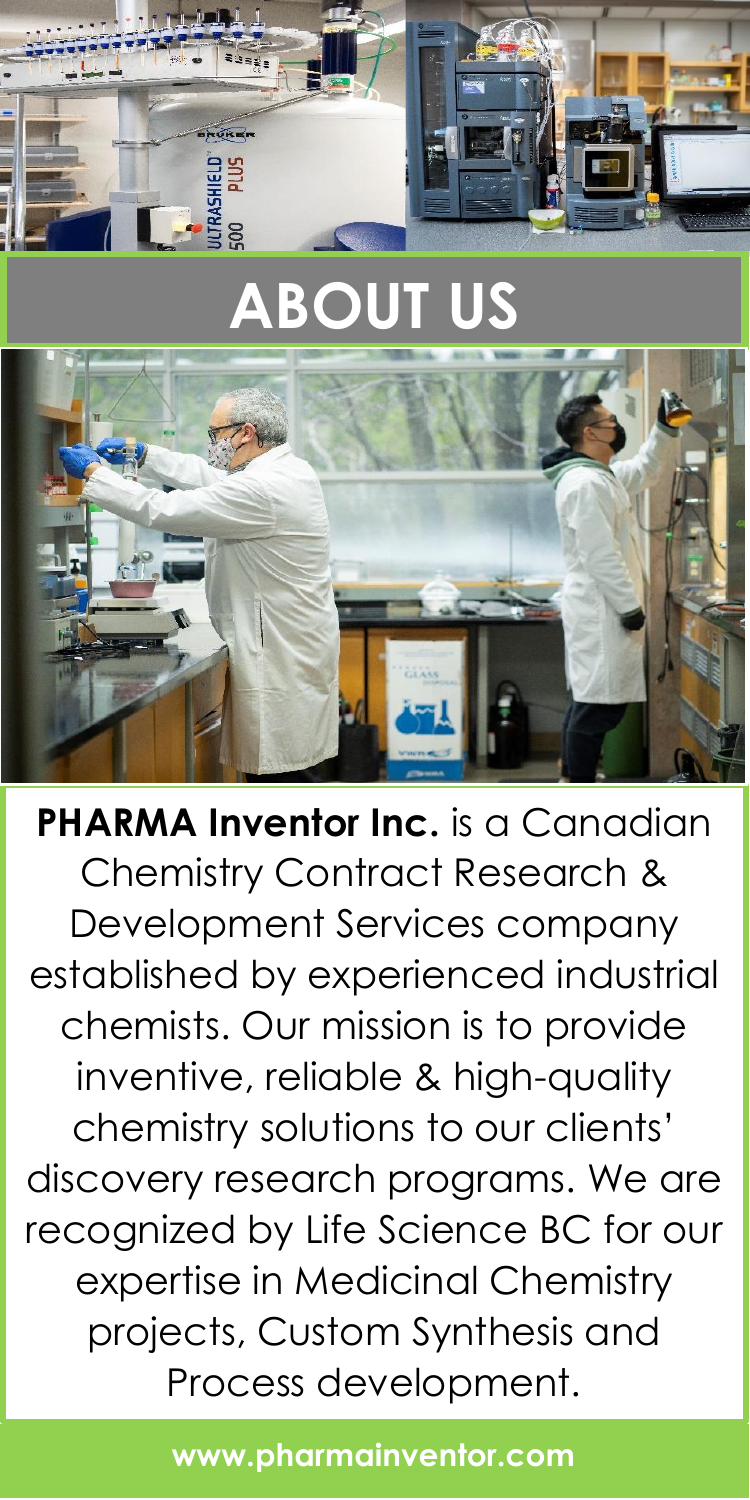### **Our Comprehensive Range of Synthetic Chemistry Services**

**Include…**

## **Custom Synthesis: -**

**Long Company** 

•Key intermediates & Building blocks and APIs.

 $\mathcal{A}_{\mathbf{z}}$ 

 $\frac{1}{2}$ 

•Drug-Conjugates, Peptides Natural Products.

# **Reference Standards: -**

resolutions.

- •Synthesis & High Potency APIs.
- •APIs Metabolites & Impurities.
- •Bio-assay Reagents.

# **Medicinal Chemistry: -**

- •Hits identification & Resynthesis.
- •Hit-to-Lead & Optimization.
- •Drug Design & Patentability Search.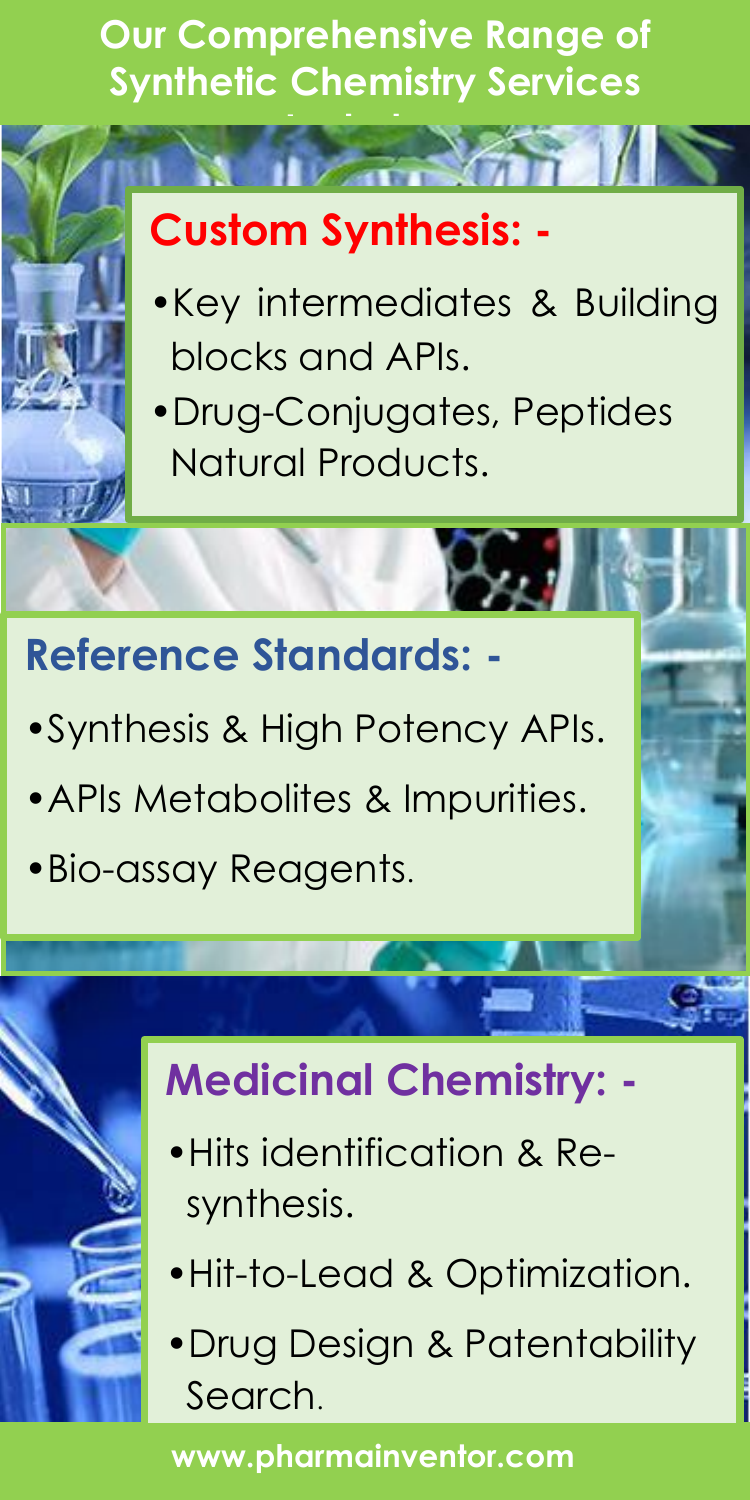#### **ANALYTICAL & CHROMATOGRAPHIC INSTRUMENTS**

Bruker NMR Spectrometers (400-600 MHz) Agilient 1100 and 1200 Series Analytical and Preparative HPLC Systems with DAD

Agilent 6890N GC coupled with MS - FID (D5975B, Biotage & Combi-Flash Systems, Microwave Chemical Synthesizers, Karl Fischer Moisture Analyzer.

Jasco P-2000 Polarimeter, PerkinElmer Simultaneous Thermal Analyzer (STA) 6000 (for DSC & TGA), Parr Hydrogenation Apparatus etc.

Fourier Transfer-Infrared Spectroscopy (FT-IR) with attenuated total reflectance (ATR), X-ray Diffraction Analyzer (powder and single crystal methods)

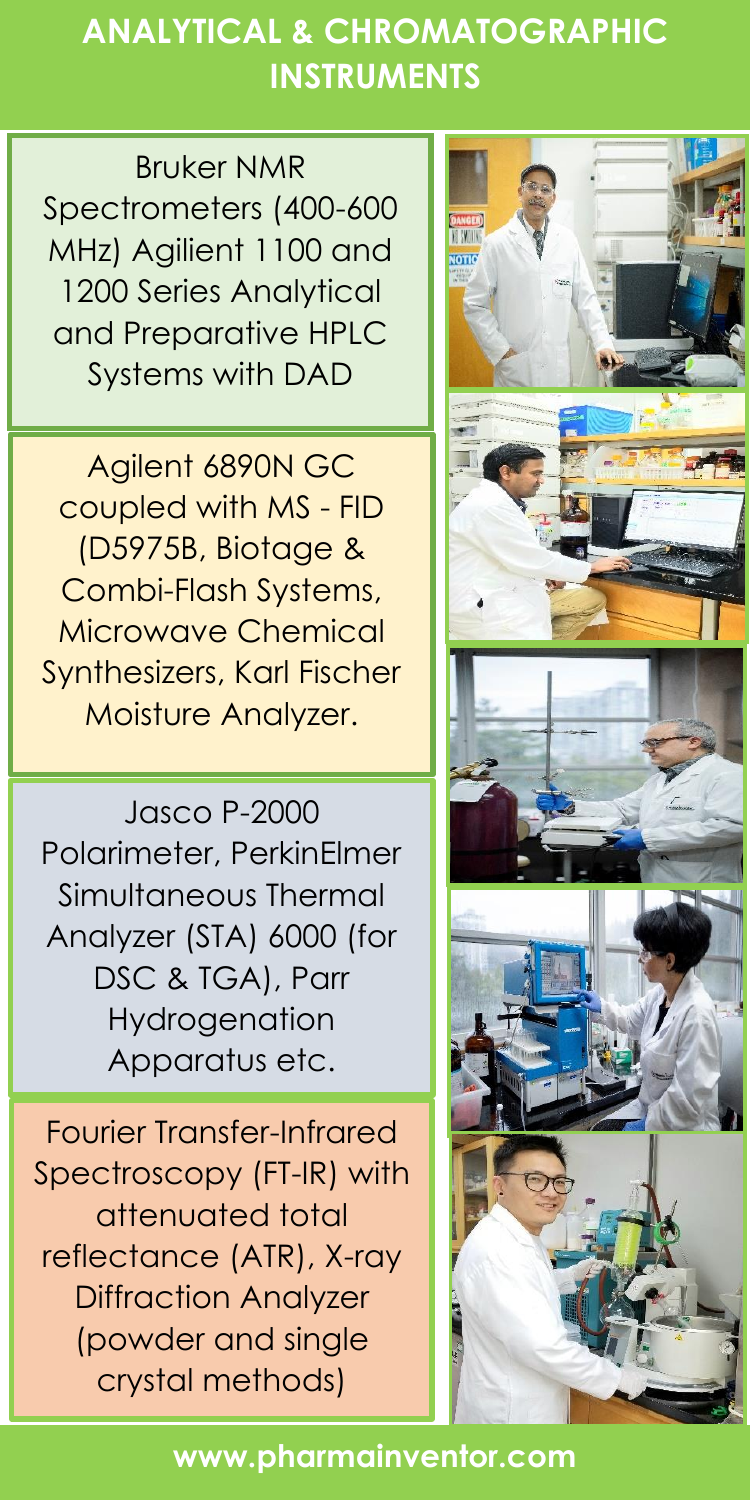#### **PHARMA INVENTOR INC. ADVANTAGES**



- •Exceptionally Skilled Global Pool of Scientists, Professionals and Absolute IP Protection & Stateof-the-Art Scientific Infrastructure.
- •Inventive, Cost-Effective, High Quality & Time Efficient Services.
- •WorkSafe BC and WHMIS Health & Safety Standards in Practice.



**Anupama Patel,** Ph.D. **Chief Executive Officer**

- Ph.D. in Organic Chemistry- University of Hamburg, Germany
- Post-Doctoral Fellow University of British Columbia, Canada
- Senior Research Scientist, Albany Molecular Research Inc., Singapore
- Chief Executive Officer, Pharma Inventor Inc., Vancouver, Canada



**Kashinath Sadalapure,** Ph.D. **Chief Scientific Officer**

- •Ph.D. in Organic Chemistry- Indian Institute of Chemical Technology, India
- Post-Doctoral Fellow Hamburg University & Simon Fraser University
- Senior Scientist positions in Global companies worldwide.
- CSO at Pharma Inventor Inc. Canada